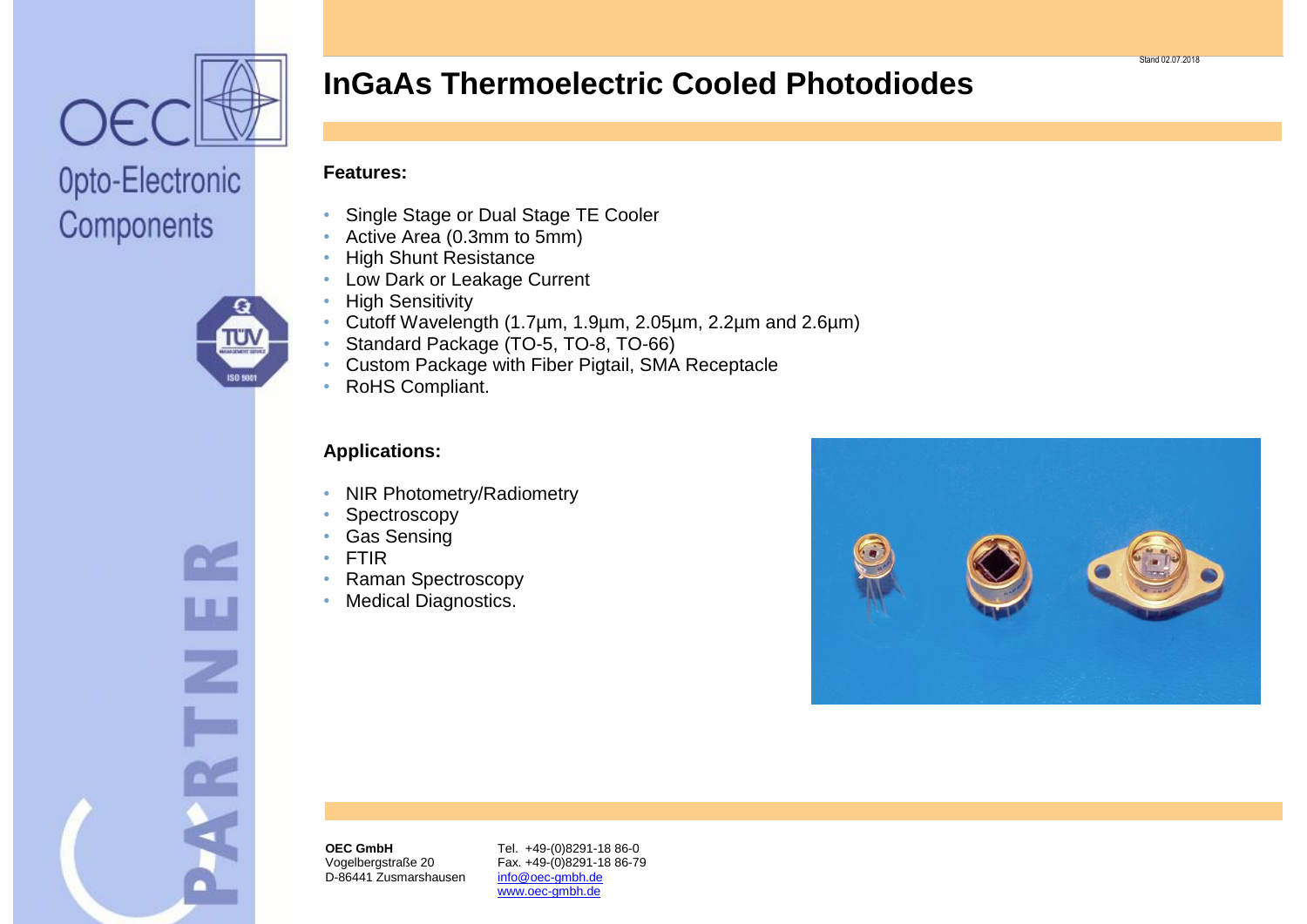

# Opto-Electronic Components



 $\sum$ 

Ш

 $\overline{z}$ 

ARTI

| Model No.       | Active<br>Diameter  <br>(mm) | <b>Operating</b><br>Temperature Wavelength<br>(°C) | Peak<br>$(typ) \mu m$ | Cutoff<br>Wavelength<br>$(50%)$ (typ)<br>(µm) | <b>Responsivity</b><br>$@$ $\lambda_{\text{PK}}$<br>(min/typ)<br>(A/W) | <b>Shunt</b><br><b>Resistance</b><br>$(typ)$ (M $\Omega$ ) | <b>Dark Current</b><br>(max) (nA) | Capacitance<br>(typ) @ 0V<br>(pF) | <b>Bandwidth</b><br>$w/50 \Omega$ @ 0<br>V(MHz) | Rise time $w/$ NEP @ $\lambda_{PK}$<br>50 Ω @ 0 V<br>(n <sub>s</sub> ) | typ<br>$(W/Hz^{1/2})$ | Linearity<br>$(\pm 0.2 \text{ dB } \omega)$<br>$0 V$ ) (dBm) | <b>Case Style</b> |
|-----------------|------------------------------|----------------------------------------------------|-----------------------|-----------------------------------------------|------------------------------------------------------------------------|------------------------------------------------------------|-----------------------------------|-----------------------------------|-------------------------------------------------|------------------------------------------------------------------------|-----------------------|--------------------------------------------------------------|-------------------|
| GAP1000TE1      |                              | $-10$                                              | $1.52 \pm 0.1$        | $1.65 \pm 0.1$                                | 0.95/1.0                                                               | 550                                                        | 3@5V                              | 80                                | 40                                              | 8.8                                                                    | 5.1E-12               | 10                                                           |                   |
| GAP2000TE1      | 2                            |                                                    |                       |                                               |                                                                        | 125                                                        | 20 @ 2 V                          | 300                               | 11                                              | 32                                                                     | $1.1E-11$             | 8                                                            | TO5/TO37/         |
| GAP3000TE1      |                              |                                                    |                       |                                               |                                                                        | 110                                                        | 50 @ 2 V                          | 600                               |                                                 | 70                                                                     | $1.1E-11$             |                                                              | TO8/TO66          |
| GAP5000TE1      |                              |                                                    |                       |                                               |                                                                        | 25                                                         | $100 \ (20.1 V)$                  | 1000                              |                                                 | 117                                                                    | 2.4E-11               |                                                              |                   |
| GAP1000TE1/2.05 |                              | $-10$                                              | $1.77 \pm 0.1$        | $2.02 \pm 0.1$                                | 0.9/1.0                                                                |                                                            | 500 @ 1 V                         | 500                               | 6.4                                             | 55                                                                     | 5.4E-11               | 6                                                            | TO5/TO37/         |
| GAP2000TE1/2.05 | $\mathfrak{2}^-$             |                                                    |                       |                                               |                                                                        | 0.8                                                        | 1100 @ 1 V                        | 1600                              | 2                                               | 176                                                                    | $1.3E-10$             |                                                              | TO8/TO66          |
| GAP3000TE1/2.05 |                              |                                                    |                       |                                               |                                                                        | 0.14                                                       | 1360 @ 0.5 V                      | 4000                              | 0.8                                             | 440                                                                    | 3.2E-10               |                                                              |                   |
| GAP1000TE1/2.2  |                              | $-10$                                              | $1.97 \pm 0.1$        | $2.17 \pm 0.1$                                | 0.9/1.0                                                                | 0.56                                                       | 1250 @ 1 V                        | 1000                              | 3.18                                            | 110                                                                    | $1.6E-10$             |                                                              | TO5/TO37/         |
| GAP2000TE1/2.2  | 2                            |                                                    |                       |                                               |                                                                        | 0.012                                                      | 5000 @ 1 V                        | 4000                              | 0.795                                           | 440                                                                    | 1.1E-09               | 6                                                            | TO8/TO66          |
| GAP3000TE1/2.2  |                              |                                                    |                       |                                               |                                                                        | 0.048                                                      | 6250 @ 0.5 V                      | 8000                              | 0397                                            | 881                                                                    | 5.5E-10               |                                                              |                   |

 $0.04$ 

 $0.015$ 

0.005

8000 @ 0.5 V

32000 @ 0.5 V

50000 @ 0.5 V

1000

4400

10000

 $3.2$ 

 $0.8$ 

0.35

110

440

1000

 $6.0E-10$ 

9.8E-10

1.7E-09

6

# **InGaAs Thermoelectric Cooled Photodiodes**

#### **Electro-Optical Characteristics TE1**

**OEC GmbH** Vogelbergstraße 20 D-86441 Zusmarshausen

GAP1000TE1/2.6

GAP2000TE1/2.6

GAP3000TE1/2.6

 $\overline{1}$ 

 $\overline{2}$ 

 $\overline{3}$ 

 $-10$ 

 $2.17 \pm 0.1$ 

 $2.57 \pm 0.1$ 

 $0.9/1.0$ 

Tel. +49-(0)8291-18 86-0 Fax. +49-(0)8291-18 86-79 info@oec-gmbh.de www.oec-gmbh.de

TO5/TO37/

TO8/TO66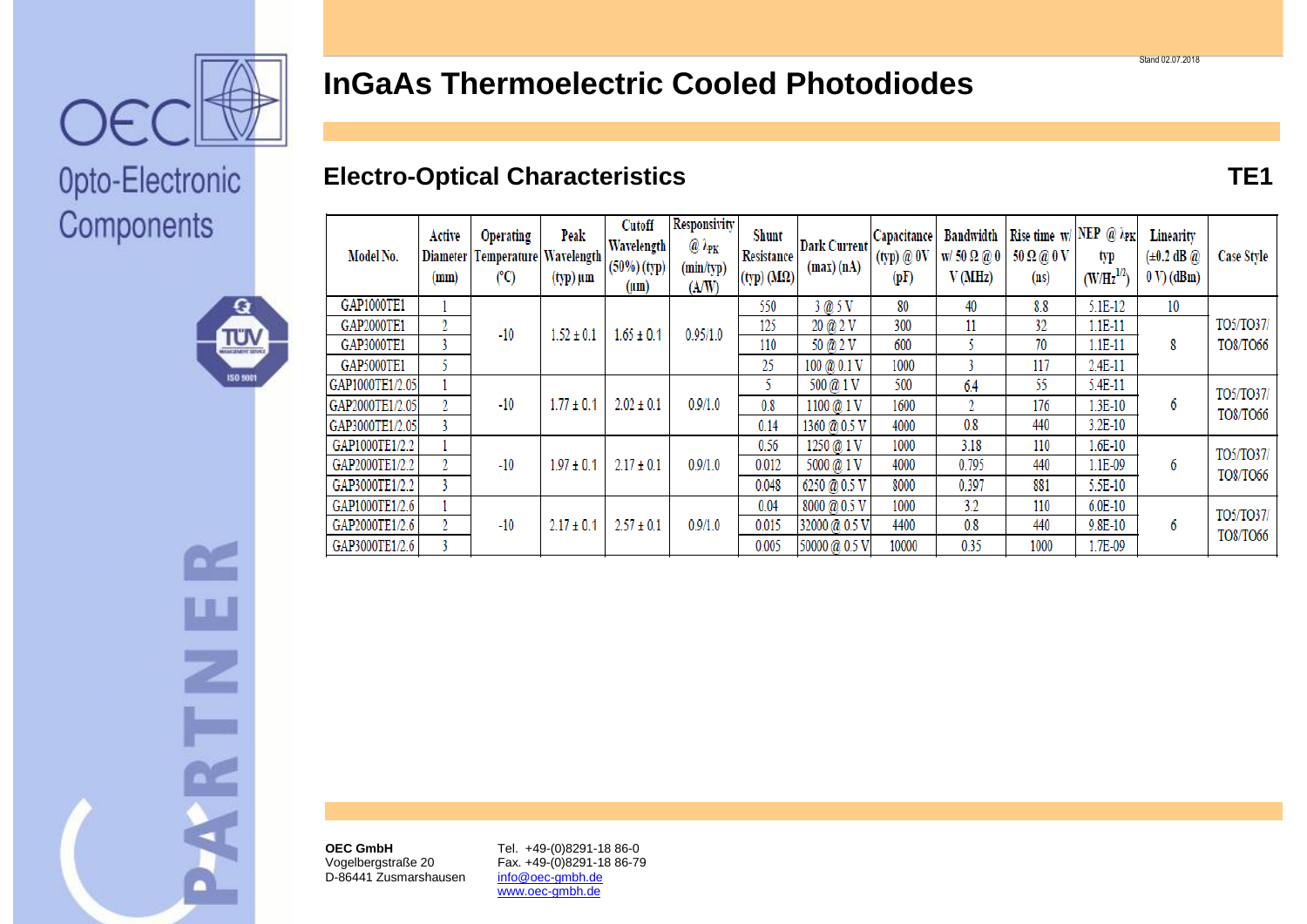

## **InGaAs Thermoelectric Cooled Photodiodes**

### **Electro-Optical Characteristics TE2**

| Model No.       | Active<br>Diameter<br>(mm) | <b>Operating</b><br>Temperature<br>(C) | Peak<br>Wavelength<br>(typ) μm | Cutoff<br><b>Wavelength</b><br>(50%) (typ)<br>$(\mu m)$ | <b>Responsivity</b><br>$@~\lambda$ P<br>(min/typ)<br>(A/W) | <b>Shunt</b><br>Resistance<br>$(typ)$ (M $\Omega$ ) | <b>Dark Current</b><br>(max) (nA) | Capacitance<br>(typ) @ 0V<br>(pF) | <b>Bandwidth</b><br>$w/50 \Omega$ @ 0<br>V(MHz) | Rise time w/ NEP @ $\lambda_{\text{PK}}$<br>50 Ω @ 0 V<br>(n <sub>s</sub> ) | typ<br>$(W/Hz^{1/2})$ | Linearity<br>$(\pm 0.2 \, \text{dB} \, @ \, 0)$<br>$V)$ (dBm) | <b>Case Style</b> |
|-----------------|----------------------------|----------------------------------------|--------------------------------|---------------------------------------------------------|------------------------------------------------------------|-----------------------------------------------------|-----------------------------------|-----------------------------------|-------------------------------------------------|-----------------------------------------------------------------------------|-----------------------|---------------------------------------------------------------|-------------------|
| GAP1000TE2      |                            | $-20$                                  | $1.51 \pm 0.1$                 | $1.64 \pm 0.1$                                          | 0.95/1.0                                                   | 1000                                                | 2@5V                              | 80                                | 40                                              | 8.8                                                                         | $3.7E-12$             | 10                                                            | TO8/TO66          |
| GAP2000TE2      | 2                          |                                        |                                |                                                         |                                                            | 500                                                 | $10 \ (2)$ V                      | 300                               | 11                                              | 32                                                                          | 5.3E-12               |                                                               |                   |
| GAP3000TE2      |                            |                                        |                                |                                                         |                                                            | 250                                                 | 20 @ 2 V                          | 600                               |                                                 | 70                                                                          | 7.5E-12               | 8                                                             |                   |
| GAP5000TE2      | 5.                         |                                        |                                |                                                         |                                                            | 50                                                  | 50 @ 0.1 V                        | 1000                              | 3                                               | 117                                                                         | $1.7E-11$             |                                                               |                   |
| GAP1000TE2/2.05 |                            | $-20$                                  | $1.76 \pm 0.1$                 | $2.01 \pm 0.1$                                          | 0.9/1.0                                                    | 10                                                  | 200 @ 1 V                         | 500                               | 6.4                                             | 55                                                                          | 3.7E-11               | 6                                                             | TO8/TO66          |
| GAP2000TE2/2.05 |                            |                                        |                                |                                                         |                                                            | 1.5                                                 | 240 @ 1 V                         | 1600                              | 2                                               | 176                                                                         | $9.6E - 11$           |                                                               |                   |
| GAP3000TE2/2.05 | 3.                         |                                        |                                |                                                         |                                                            | 0.34                                                | 700 @ 0.5 V                       | 4000                              | 0.8                                             | 440                                                                         | $2.0E-10$             |                                                               |                   |
| GAP1000TE2/2.2  |                            | $-20$                                  | $1.96 \pm 0.1$                 | $2.16 \pm 0.1$                                          | 0.9/1.0                                                    | 0.98                                                | 700 @ 1 V                         | 1000                              | 3.18                                            | 110                                                                         | $1.2E-10$             | 6                                                             | TO8/TO66          |
| GAP2000TE2/2.2  |                            |                                        |                                |                                                         |                                                            | 0.168                                               | 2900 @ 1 V                        | 4000                              | 0.795                                           | 440                                                                         | 2.9E-10               |                                                               |                   |
| GAP3000TE2/2.2  | 3.                         |                                        |                                |                                                         |                                                            | 0.084                                               | 3600 @ 0.5 V                      | 8000                              | 0.397                                           | 881                                                                         | $4.1E-10$             |                                                               |                   |
| GAP1000TE2/2.6  |                            | $-20$                                  | $2.16 \pm 0.1$                 | $2.56 \pm 0.1$                                          | 0.9/1.1                                                    | 0.088                                               | 3600 @ 0.5 V                      | 1000                              | 3.2                                             | 110                                                                         | 4.0E-10               | 6                                                             | TO8/TO66          |
| GAP2000TE2/2.6  | 2                          |                                        |                                |                                                         |                                                            | 0.033                                               | 14500 @ 0.5 V                     | 4400                              | 0.8                                             | 440                                                                         | 6.5E-10               |                                                               |                   |
| GAP3000TE2/2.6  |                            |                                        |                                |                                                         |                                                            | 0.011                                               | 22700 @ 0.5 V                     | 10000                             | 0.35                                            | 1000                                                                        | 1.1E-09               |                                                               |                   |

Opto-Electronic Components





**OEC GmbH** Vogelbergstraße 20 D-86441 Zusmarshausen Tel. +49-(0)8291-18 86-0 Fax. +49-(0)8291-18 86-79 info@oec-gmbh.de www.oec-gmbh.de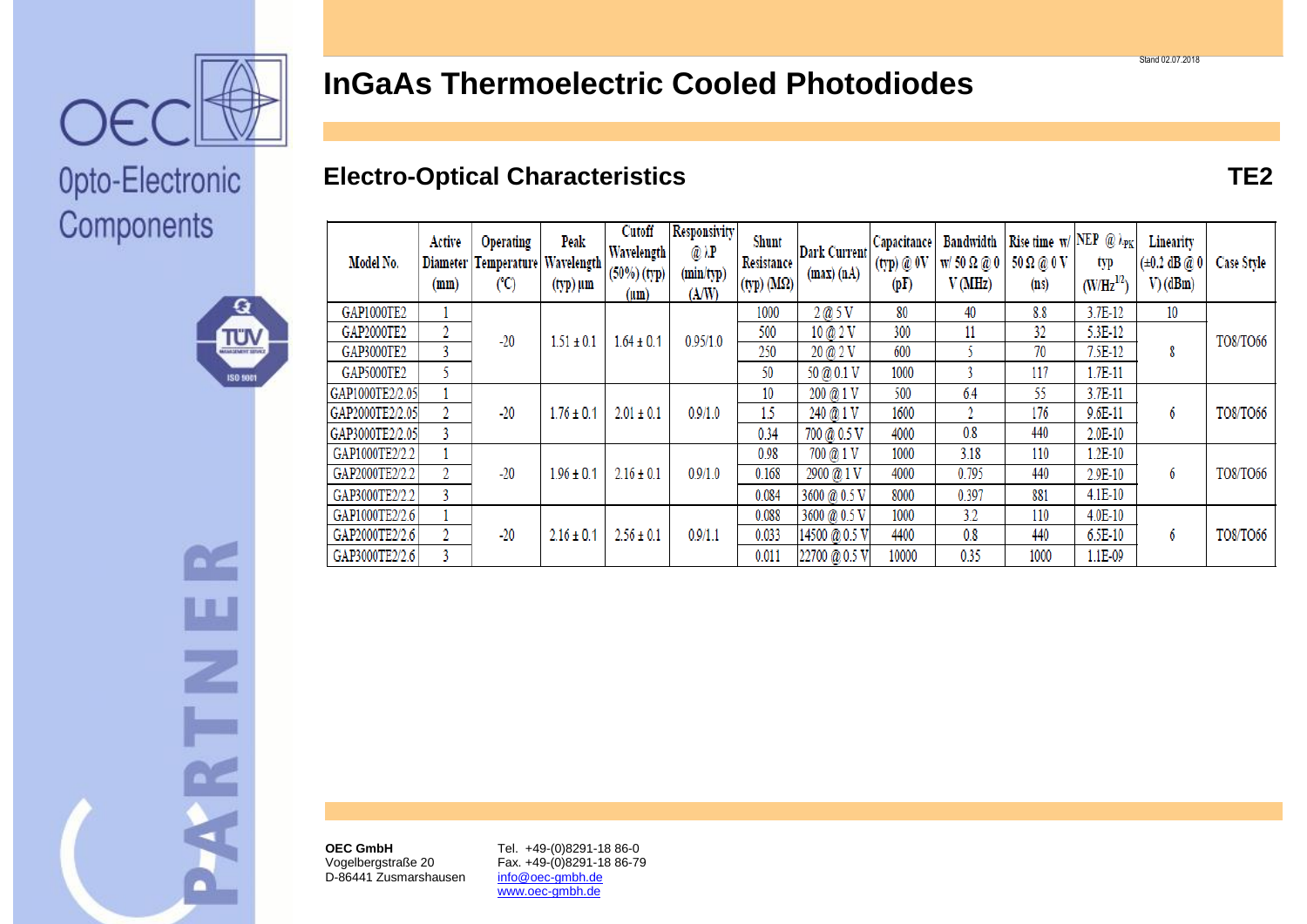

π'N

**ISO 50** 

Ш

Z

Components

## **InGaAs Thermoelectric Cooled Photodiodes**

#### **Packages**

**TO5 with TE1** (Active Area ≤ 3mm)



**OEC GmbH** Vogelbergstraße 20 D-86441 Zusmarshausen

Tel. +49-(0)8291-18 86-0 Fax. +49-(0)8291-18 86-79 info@oec-gmbh.de www.oec-gmbh.de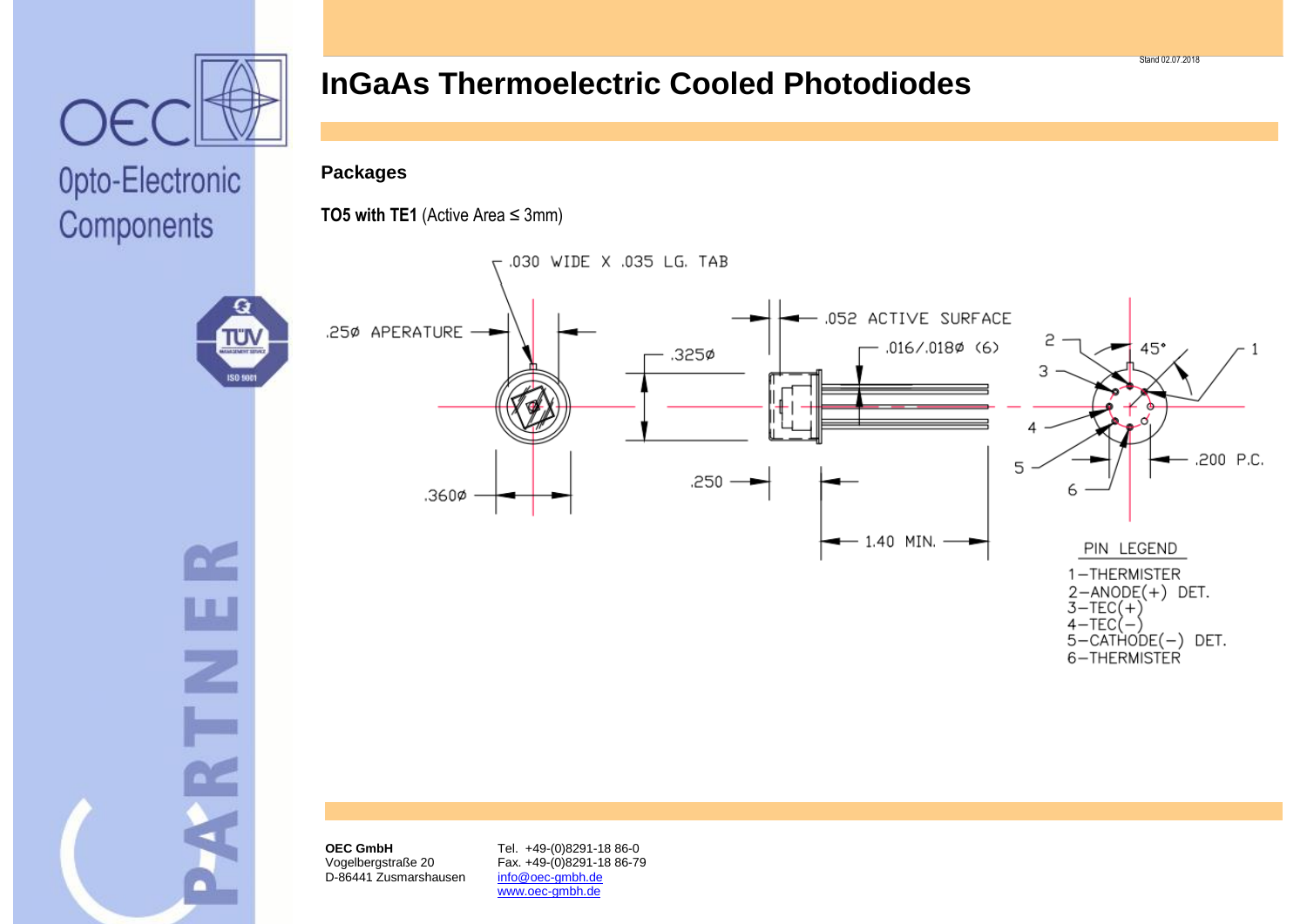

πл

**ISO 50** 

Components

### **InGaAs Thermoelectric Cooled Photodiodes**

#### **Packages**

**TO37 with TE1** (Active Area ≤ 3mm)





**OEC GmbH** Vogelbergstraße 20 D-86441 Zusmarshausen

Tel. +49-(0)8291-18 86-0 Fax. +49-(0)8291-18 86-79 info@oec-gmbh.de www.oec-gmbh.de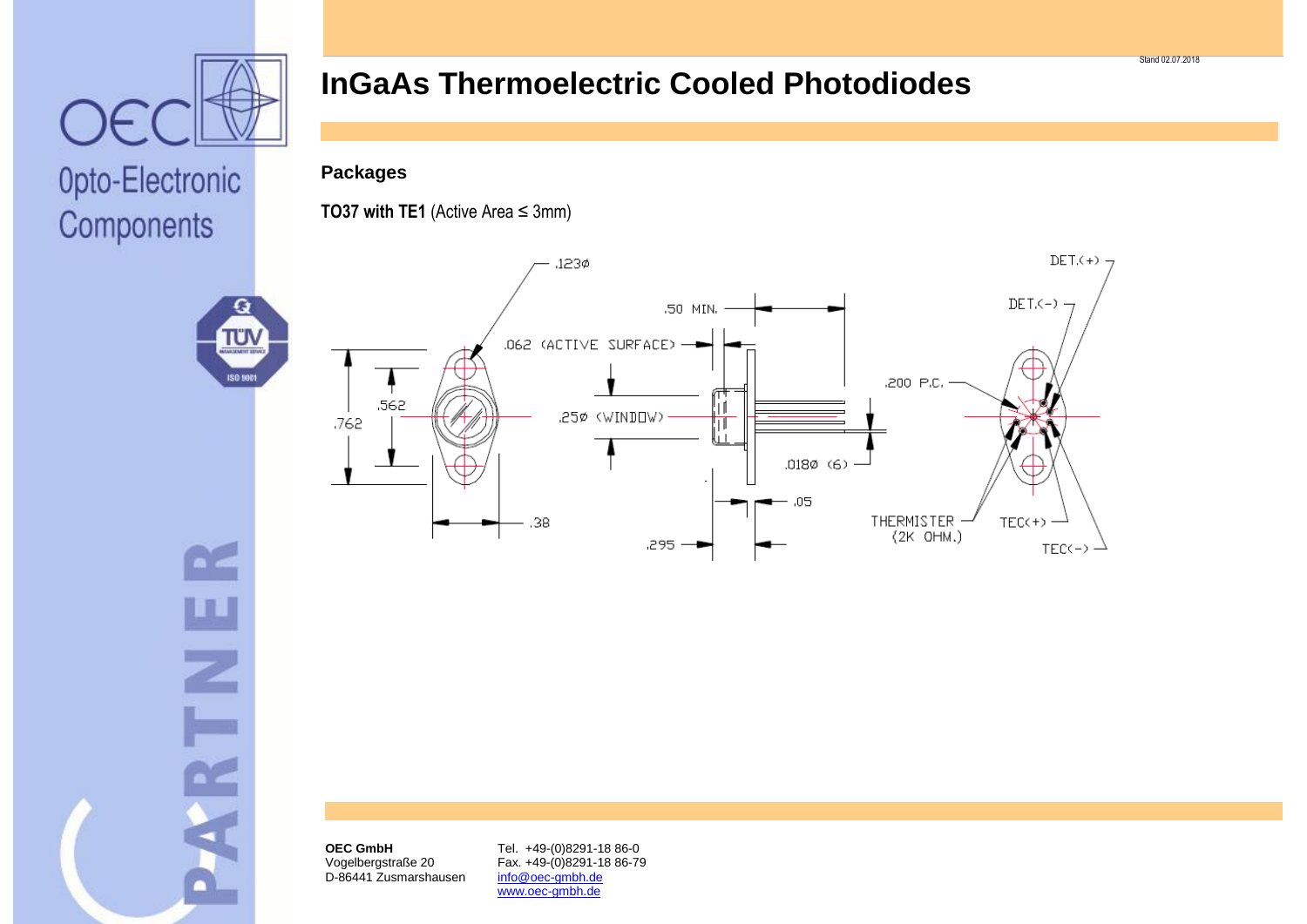

TU١

isa an

 $\sum$ 

ய

 $\overline{z}$ 

**ELSK** 

Components

### **InGaAs Thermoelectric Cooled Photodiodes**

#### **Packages**

**TO8 with TE1 or TE2** (Active Area  $\leq$  5mm)



Stand 02.07.2018

**OEC GmbH** Vogelbergstraße 20 D-86441 Zusmarshausen

Tel. +49-(0)8291-18 86-0 Fax. +49-(0)8291-18 86-79 info@oec-gmbh.de www.oec-gmbh.de